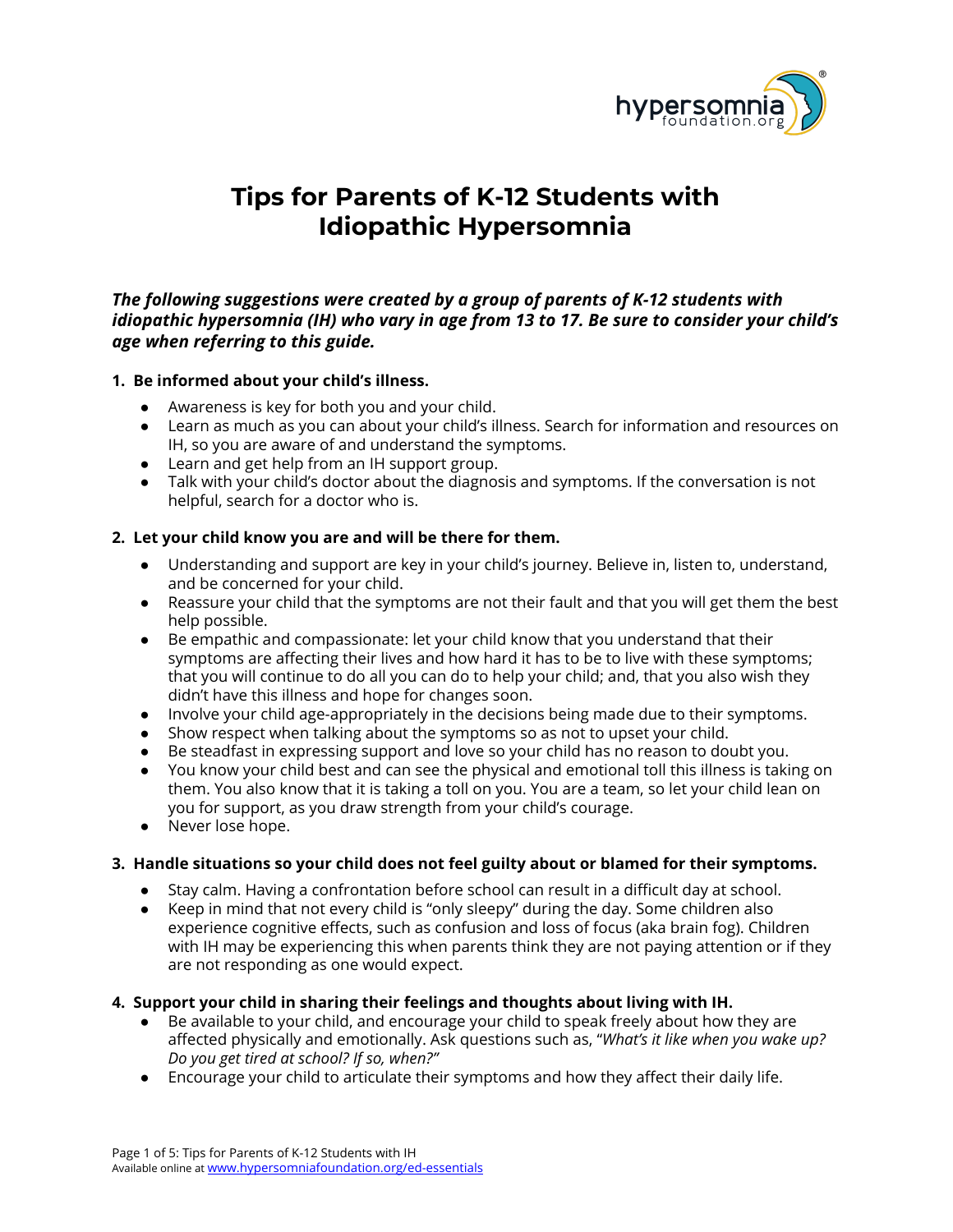

- When your child prefers not to talk about their feelings, respect their decision and help them become more aware by making observations ("*You look really tired. Are you ok?*") or asking about a class they took that day ("*How did it go in PE class today? How are things now?"*)
- Have parent-child talks often ("*So, anything on your mind you want to talk about?" How can I make things better or help you?*").
- If you see a confused or worried look on your child's face, begin a conversation about it.
- If you notice any changes in their symptoms, encourage your child to talk about them.

# **5. Keep an eye on changes in your child's physical and emotional symptoms.**

- When your child isn't feeling well or is tired, believe your child even if you don't see signs of other symptoms.
- If you see changes in your child's symptoms that seem to be getting worse or otherwise concern you, consult your child's doctor. For example, is your child complaining more frequently about being tired or asking to sleep longer in the morning ("*Just five more minutes*")? Is your child feeling sluggish and taking naps before bedtime?

# **6. Help your child to keep a scheduled, daily routine as much as possible.**

- Keep a log of when symptoms occur and how your child is feeling at the time.
- Work with your child to encourage them to structure their daily lives, so they use their most wakeful times of day to meet the responsibilities of being a student.
- Keep in mind that there may be a lot of changes in your child's sleep and wake patterns. For example, your child may have days that are wakeful and days that aren't.
- Help your child to wake. Some parents have been successful nudging their children; others have lifted their child to lean against them. Ask parents in IH support groups what they do that helps. Consult with your child's doctor.

# **7. Find positive outlets for when you get discouraged.**

- Just like your child, you may have good days and bad days. Be kind to yourself.
- Support is key. Supporters need support, too.
- **●** Get help from a support group on IH.
- Learn as much as you can about your child's illness.
- **●** Never give up. If you do, you child might think you are giving up on them.

# **8. Advocate for your child.**

- **●** This is your child, and you have the responsibility to look out for your child.
- **●** If your child wants to talk with their doctor, arrange an appointment and let the doctor know why.
- **●** If your child is struggling with schoolwork, inform teachers and ask for their help.
- Speak out on behalf of your child and their illness. It is not "just laziness," or "being sleepy" or "tired." Their illness is more complex than this.
- Awareness is key. Provide information about idiopathic hypersomnia to those who play an active part in your child's life.

# **9. Turn negative comments into opportunities to inform others about IH.**

- Raising awareness and understanding about IH is the best way to approach negative comments by others.
- Keep in mind that idiopathic hypersomnia is a rare condition, and most people do not understand the symptoms and how they impact your child's daily life.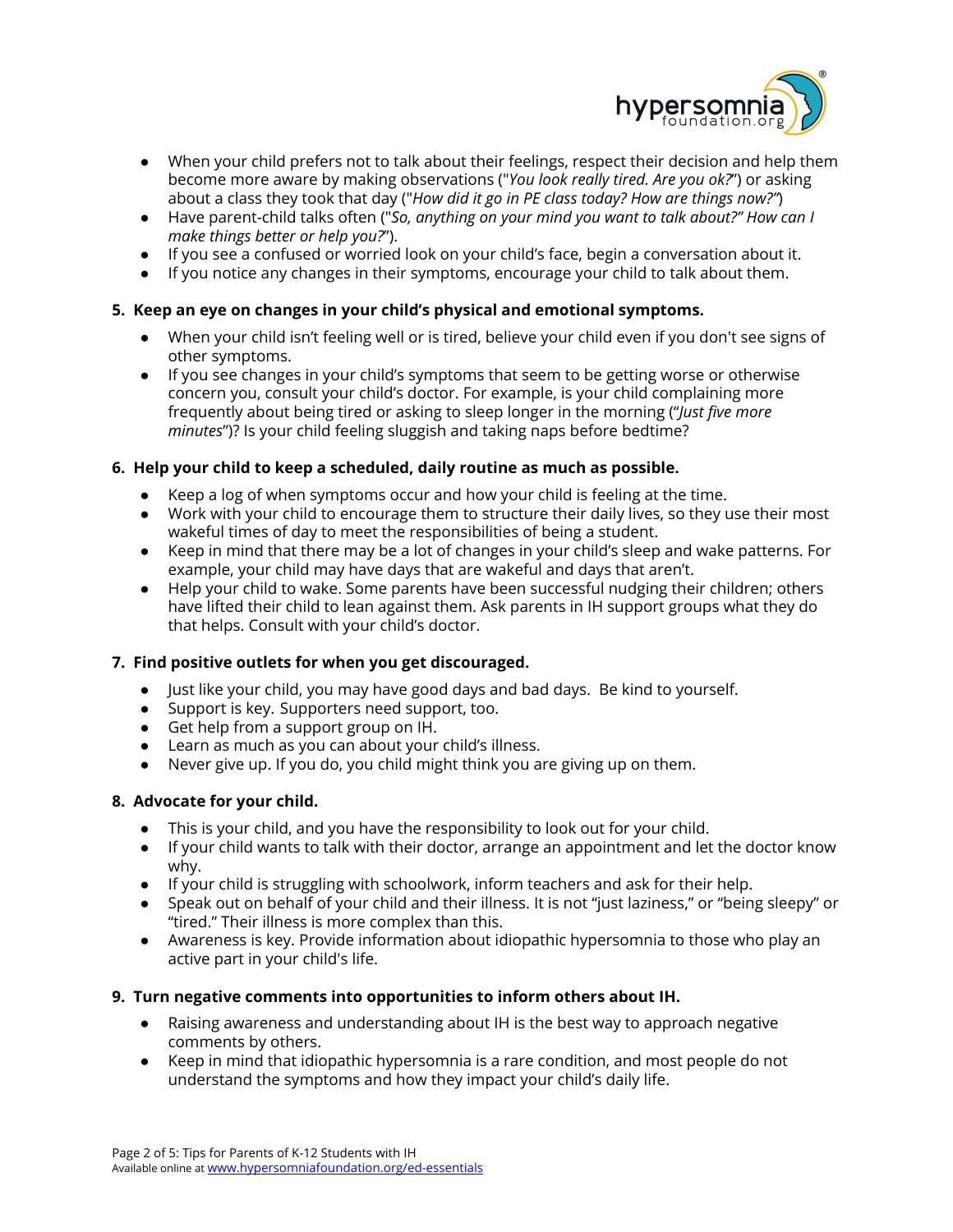

- Correct inaccurate comments about your child's symptoms by providing information about idiopathic hypersomnia. You can start by saying, "*Well, actually, …,*" and then share the accurate information.
- Educate your child about how to respond to inaccurate comments, so they can advocate for themselves.

# **10. Talk with your child's doctor.**

- Ask about resources for information and help.
- Discuss these questions:
	- o When your child indicates that they are not feeling well, what does the doctor suggest you do about school attendance and activities that day?
	- o If your child feels strong effects of the symptoms during the day, what does the doctor suggest you do about early dismissal from school?
	- o If you get no response from your child when you try waking them, what does the doctor suggest you do to rouse your child?

# **11. Keep school personnel informed.**

- Keep lines of communication open with school staff before, during, and after your child receives a diagnosis. Be sure to notify the school and the teachers up-front about your child's symptoms and about the diagnosis once it is made.
- Help school staff understand that idiopathic hypersomnia is more than "just being tired," by providing information about IH.
- Be proactive, and inform the teachers about the symptoms they will be dealing with.
- Ask school staff to inform you about any changes in your child's symptoms at school and how the staff responded to those changes.
- Communicate all symptoms -- small and large -- to help provide a total understanding of idiopathic hypersomnia symptoms to the school staff.
- Be sure to keep everyone who is involved with your child updated on how your child is doing. This re-enforces their understanding of how you advocate for your child.

# **12. Work with school personnel to ensure the accommodations your child needs.**

- Provide the school with a written diagnosis from the doctor as soon as possible.
- Request to meet with school staff to learn about the process for requesting an evaluation for accommodations.
- If your child has a need to take naps during school, inform school personnel, including the nurse and the teachers.
- If your child is too tired to make it to school on time, suggest a later start.
- Ask about and work with school personnel regarding the accommodations and programs available through the school.

# *Parents offered the following suggestions during the Hypersomnia Foundation Snooze TV broadcasts (2014-2015) and at the 2015 Hypersomnia Foundation Conference. These suggestions augment those identified previously.*

# **13. Choose the Right Pediatrician.**

The physician for your K-12 student needs to be able to listen, support, and not discredit the experience your student describes or ignore the symptoms that are affecting daily life or the concerns expressed by the parent(s). The pediatrician's role in your student's life is critical. If the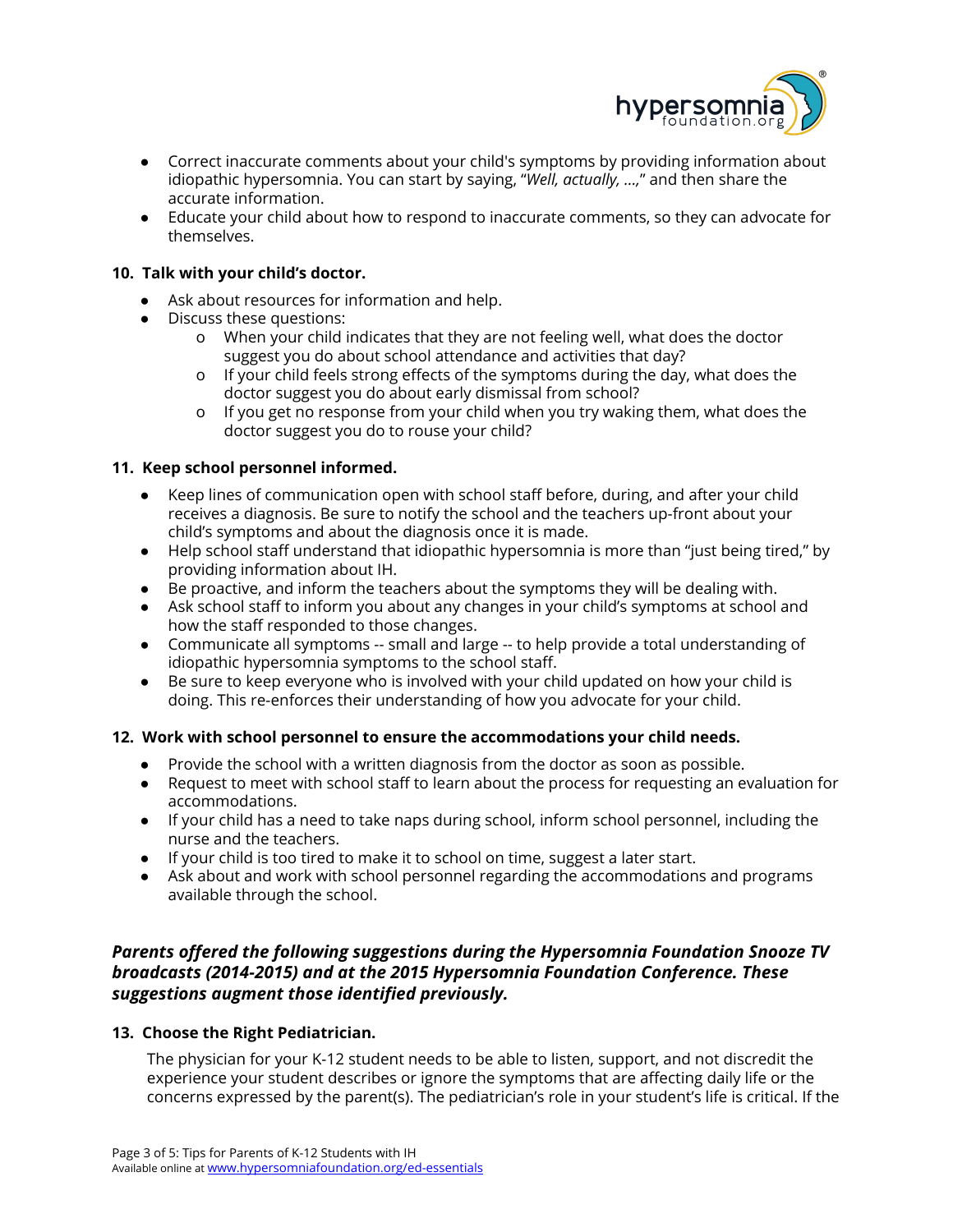

current pediatrician is not respectful of symptoms or supportive of pursuing an accurate diagnosis, find a new doctor!

## **14. Seek Services**.

There are services outside of school that can help your student. For example, your state rehabilitation services office can be of assistance, as idiopathic hypersomnia is a recognized disability. You can contact them to learn information about the services they offer. You can find a list of your state's rehabilitation offices here:

[http://www.fda.gov/downloads/AboutFDA/WorkingatFDA/UCM277757.pdf.](http://www.fda.gov/downloads/AboutFDA/WorkingatFDA/UCM277757.pdf)

## **15. Use the Resources**.

Idiopathic hypersomnia is not a behavioral issue, and it's not something that can be fixed with a magic wand. This is a legitimate medical condition that your student cannot help. Connect with others via social media when you:

- Sign up for the Hypersomnia Foundation's SomnusNooze newsletter and access past editions at [www.hypersomniafoundation.org](http://www.hypersomniafoundation.org/).
- Spend time on the Hypersomnia Foundation website to learn more about idiopathic
- hypersomnia.
- Attend the Hypersomnia Foundation's events.
- Join support groups.

# *Members of the Hypersomnia Foundation Board of Directors (2017) offer the following suggestions:*

# **16**. **Medical Alert Safety**:

Families are advised to be aware of available medical alert options, which now include medical alerts available on many smartphone lock screens, in addition to traditional alert bracelets or wallet cards. Families are also advised to create a way of communicating with their student should the student need to convey a matter is urgent, e.g., using a coded word or sending a coded electronic message. See [www.hypersomniafoundation.org/medical-alert-card](http://www.hypersomniafoundation.org/medical-alert-card).

### **17. Directory of K-12 Guides:**

Families are advised to know about the contents of the *Education Essentials for Students with Idiopathic Hypersomnia* guides listed in the *K-12 Directory of Guides:*

- 1. *Considerations When Requesting K-12 Accommodations* <http://www.hypersomniafoundation.org/document/requesting-k-12-accommodations>
- 2. *Assistive Technology in K-12: A Walk on the Tech Side* <http://www.hypersomniafoundation.org/document/k-12-assistive-tech>
- 3. *K-12 Student Success: Physicians Can Make an Important Difference* [http://www.hypersomniafoundation.org/document/physician-importance-for-k-12-succ](http://www.hypersomniafoundation.org/document/physician-importance-for-k-12-success) [ess](http://www.hypersomniafoundation.org/document/physician-importance-for-k-12-success)
- 4. *Guide to Requesting Accommodations for K-12 Students with Idiopathic Hypersomnia* [http://www.hypersomniafoundation.org/document/k-12-guide-to-requesting-accommo](http://www.hypersomniafoundation.org/document/k-12-guide-to-requesting-accommodations) [dations](http://www.hypersomniafoundation.org/document/k-12-guide-to-requesting-accommodations)
- 5. *K-12 Academic Resources Guide* <http://www.hypersomniafoundation.org/document/k-12-academic-resources>
- 6. *Tips for Parents of K-12 Students with Idiopathic Hypersomnia*